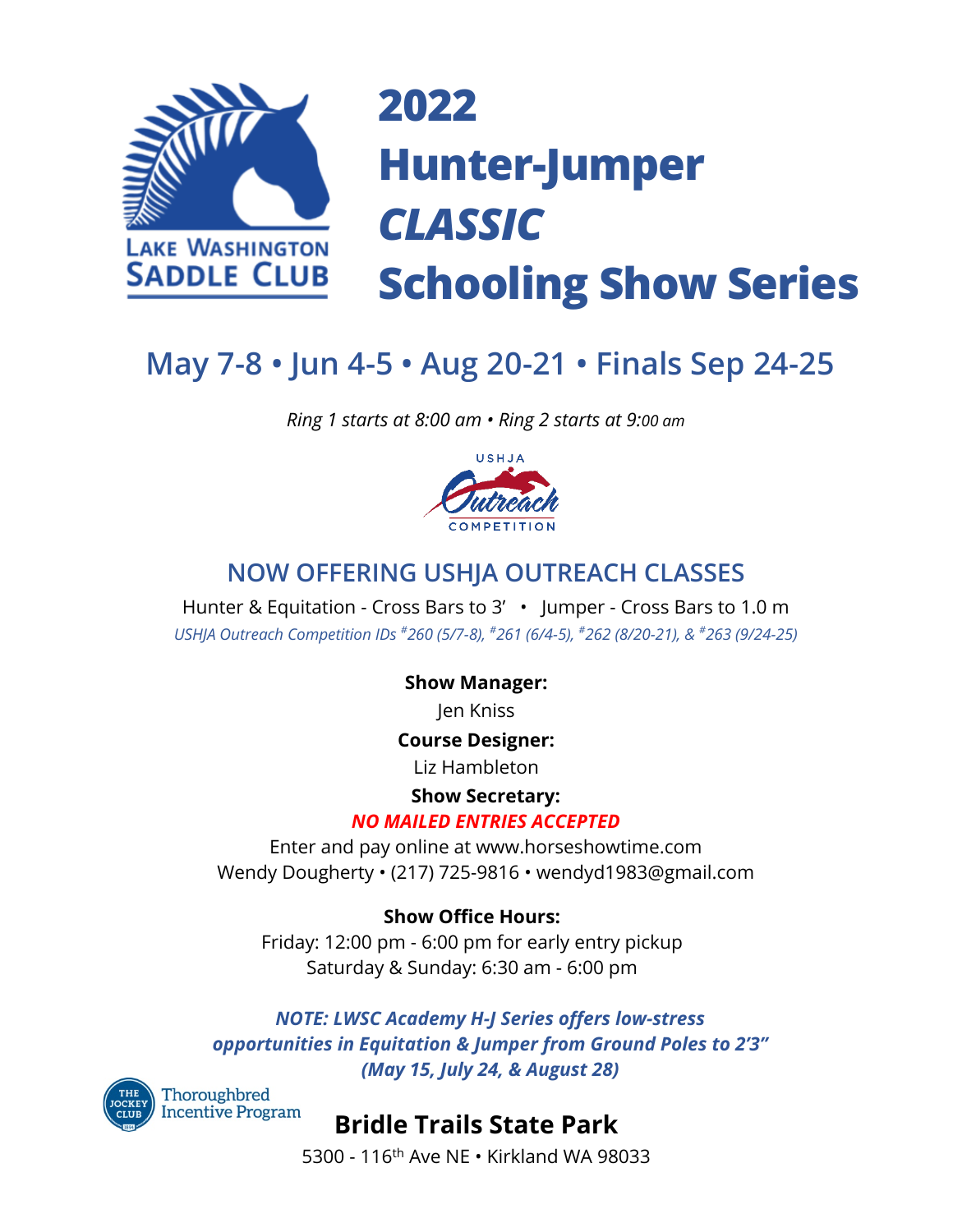#### **ENTRIES**

- § Entries are **ONLY** accepted **ONLINE** at www.horseshowtime.com and **paid at time of entry with a credit card**.
- § Entries not valid until secretary receives **emailed** proof of Flu/Rhino vaccine **within 6 mos of show date** (no texts will be permitted).
- § **Pre-entries close at 11:59 pm FRIDAY 2 weeks before the show**. **All entries must pay a one-time, non-refundable \$50 Mandatory Fee** (there are no separate Office, Disposal, Schooling, or Credit Card Fees) **and mandatory \$2 USHJA Fee/show.** No fee for class Scratches. Late entries & class Adds accepted but subject to \$10/class Post Entry Fee. Non-members pay \$30 Show Pass Fee. \$25 NSF Fee for declined card.
- § No class Adds will be permitted within a division once that division is underway. All Adds/Scratches must be completed at show office – NO GATE CHANGES PERMITTED. See above for Post Entry Fees.
- § At management's discretion, shows may be closed to additional entries and no class Adds will be permitted without Scratch first. Priority is given to LWSC members who are pre-entered. Show closures will be posted online on the official LWSC Facebook page.
- § Mgmt reserves the right to change show dates in the event of inclement weather. Entries will be transferred to the new date.
- § Cross entries between arenas are allowed ONLY with coordination with gate personnel. There will be NO gate holds between Rings 1 and § The top 4 riders from Rounds 1 and 2 will be asked to return for a 2. Delays will result in an automatic scratch with NO REFUND.
- § Divisions automatically combined if there are < 3 entries.
- § No horse may enter more than two divisions or a max of 8 classes.
- § Exhibitor numbers will not be dispersed without signed entry blanks & receipt of "open check" or credit card. Each exhibitor number follows the horse. A horse may have multiple riders, but not in same division.
- Rider age is determined as of Dec 1, 2021. Junior riders are 17 & under Ribbons pinned to 8th place in all divisions. Point values for placings and are not permitted to ride stallions.
- § LWSC Membership must be purchased/renewed at www.lakewashingtonsaddleclub.org in advance.
- § To compete in the September H/J Series Final, riders must have competed in at least one LWSC H/J show in 2022.

#### **USHJA OUTREACH**

§ Riders who join the USHJA with an Outreach Membership (free) or above earn points toward year-end rewards by participating in designated USHJA Outreach classes. Horses wishing to earn points toward USHJA Outreach awards must be registered with USHJA on or before the first day of competition. Trainers of riders participating in the USHJA Outreach Program wishing to be recognized for year-end awards and recognition must be a USHJA Outreach member or higher on or before the first day of competition. FAQs are listed at USHJA website (https://www.ushja.org/competition/outreach/faqs)

#### **THOROUGHBREAD INCENTIVE PROGRAM**

§ TIP awards are automatically reported after each show. All information regarding the program and self-reporting of additional activities are found at https://tjctip.com.

#### **SCHOOLING**

- **Members Only Schooling** permitted on Friday & Saturday afternoons AFTER course is set & dependent upon daylight & dragging needs.
- § **Open Schooling** is also available 6:30-7:45am each day of show, plus 20 minutes at start of each division in Ring 2 ONLY. Schooling time monitored to allow equal access.

#### **STABLING & BEDDING**

- **FOR THE LATEST STALL REQUEST & COVID PROTOCOLS FOR THIS EVENT**, go to https://www.lakewashingtonsaddleclub.org/hunterjumper.html
- § For those eligible, a limited number of stalls are available for use at your own risk Friday-Sunday at rate of **\$80/weekend** or \$40/day. Weekend stall requests will get priority. **All stalls must be stripped prior to leaving.** Move-in times are no earlier than 12pm on Friday. All trailers for stalled horses must leave premises Fri 8pm-Sun 3pm.
- Bedding is not included in stall price but may be ordered & paid directly through FIRSTFRUITS FEED at (425) 867-9600 or SNOHOMISH CO-OP (360) 568-2104. Orders must be received & paid by Tuesday for delivery to Bridle Trails.

#### **PARKING**

- § WA State Discover Pass is required for all vehicles parked at Bridle Trails State Park (trailers do not need separate pass). **LWSC does not sell passes at the park.** No RVs permitted in parking lot.
- § \$10 day-use permits may be purchased on site at self-serve kiosk (cash/check only) located at both park and trail entrances. Annual \$30 Discover Passes may be purchased online at http://discoverpass.wa.gov/.
- § **No passenger vehicles will be permitted to park in main parking lot prior to noon and only then dependent upon space**. Numbers of trailers will be limited. Passenger vehicles may park along 116<sup>th</sup> Ave NE as space permits. LWSC and Bridle State Park are not responsible for lost or stolen property. Dogs must be leashed. Please do not leave valuables or pets in cars.

#### **LWSC MEDALS SERIES**

- Exhibitors must be a junior or an amateur AND a LWSC member to ride in the LWSC Medals classes. Professionals and previous series winners not permitted.
- § Round 1 is a flat class that may include USEF Equitation Tests 1, 2, 5, 8, 9, 11, 12, 15, 17, 18.
- § Round 2 is a jumping class that may include USEF Equitation Tests 1, 2, 6, 10. Fence heights 2'3"-2'6".
- ride-off at the judge's discretion. The ride off may include all USEF Equitation Tests 1-19, including switching horses.
- § Round 1 and Round 2 are pinned separately, and riders do NOT have to participate in both classes.
- § Overall winner of LWSC Medal will be exhibitor who wins ride-off.

#### **LWSC POINTS AND CHAMPIONSHIPS**

- are given as follows:  $1^{st}$  = 10 pts,  $2^{nd}$  = 6 pts,  $3^{rd}$  = 4 pts,  $4^{th}$  = 2 pts,  $5^{th}$  = 1 pt,  $6^{th}$  = 0.5 pt,  $7^{th}$  = 0.25 pt, and  $8^{th}$  = 0.13 pt.
- **Division Champion is awarded to exhibitor with most cumulative** points in the division; Reserve Champion is given to second highest points. In case of a tie, the horse with the most points over fences is the winner. Should two or more horses still be tied, two ribbons will be awarded to either Champion or Reserve Champion.
- § Show management is not responsible for ribbons that are not picked up by the end of the show.

#### **YEAR END AWARDS AND VOLUNTEERISM**

- § Participants must be a member of LWSC at the start of the competition for points to count towards year-end awards. Nonmembers are still welcome to show but will be subject to a Show Pass Fee of \$30 per rider.
- **Eligibility for year-end awards: Members must volunteer minimum of** 8 hours at club events btw Jan 1 & Nov 1. Family members may volunteer on behalf of club member. Volunteer is responsible for accurate recording of completed hours with the event manager during that event.
- § Volunteerism is highly encouraged. If interested in helping, please see show office. Volunteer positions include ribbon runners, jump crew, office runners, grounds maintenance, and set-up/tear-down.

#### **RULES**

- **USEF Rules apply; exceptions at Judge's discretion. Mgmt reserves right to** combine or cancel classes with <3 entries.
- § Boots with a heel are required for all riders. An ASTM/SEI-approved helmet is required for participation in the LWSC USHJA Outreach Competition while mounted. For a complete list of approved helmets, visit the SEI website at http://www.seinet.org/search/search.php.
- § Formal attire is not required but is a sign of respect to the judge. Inappropriate attire will be excused at management's discretion. Braiding is not required.
- § No martingales permitted in flat classes. Boots or polos on horses are permitted but may be penalized in hunter classes.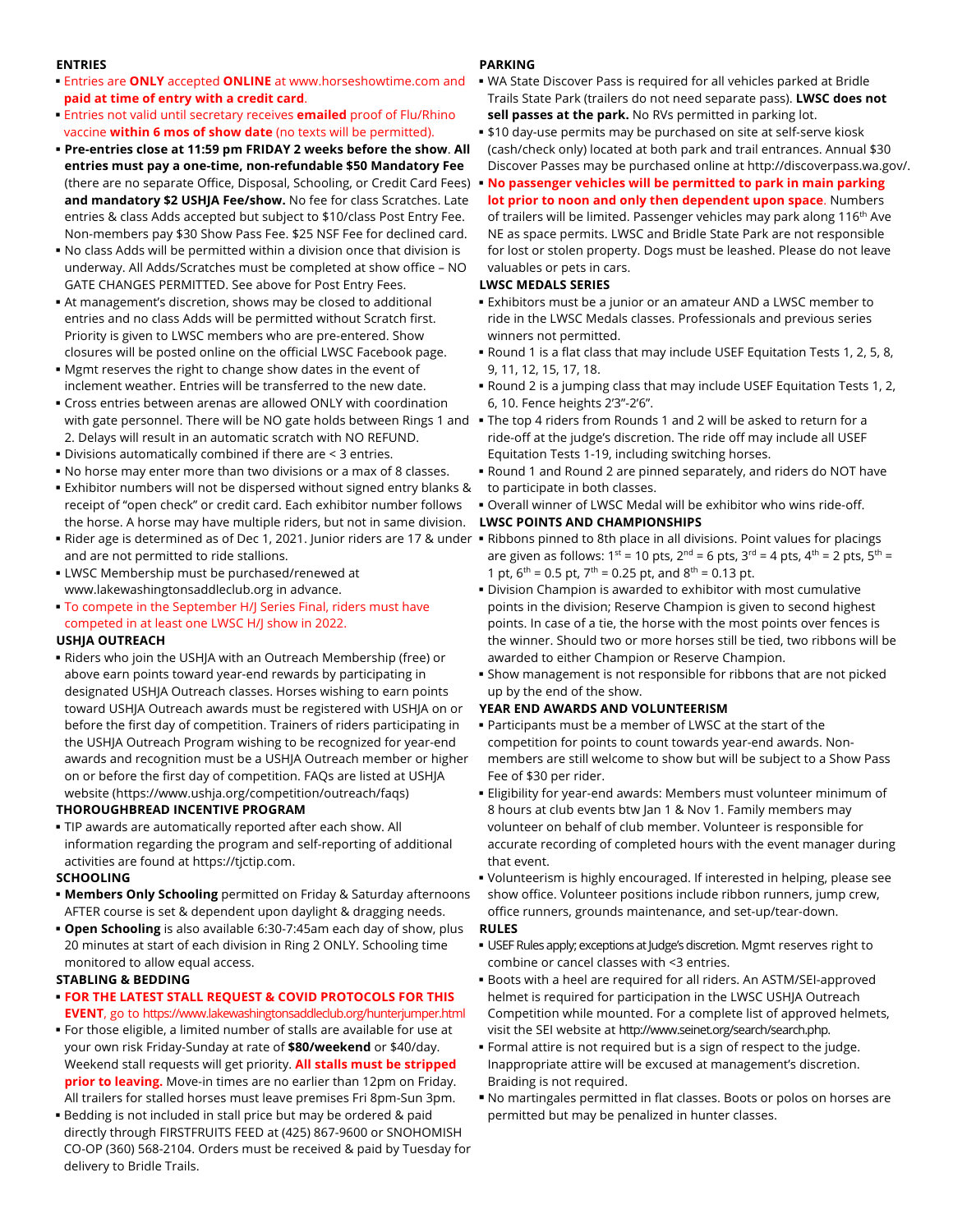





# *Saturday*

|      | <b>Phoenix Farm Ring 1</b>                          |                      |
|------|-----------------------------------------------------|----------------------|
| 500. | \$500 LWSC Mini Prix (Fences 1.0m)                  |                      |
|      | (SEPTEMBER ONLY) Sponsored by Glory Days Equestrian |                      |
| 1.   | USHJA Outreach Jmpr Sr 0.70m A                      | (Table II, Sec 1)    |
| 2.   | USHJA Outreach Jmpr Sr 0.70m B                      | (Table II, Sec 2(c)) |
| 3.   | USHJA Outreach Jmpr Sr 0.70m C                      | (Table II, Sec 2(b)) |
| 4.   | USHJA Outreach Jmpr Jr 0.70m A                      | (Table II, Sec 1)    |
| 5.   | USHJA Outreach Jmpr Jr 0.70m B                      | (Table II, Sec 2(c)) |
| 6.   | USHJA Outreach Jmpr Jr 0.70m C                      | (Table II, Sec 2(b)) |
| 200. | <b>FREE FUN CLASS*</b>                              |                      |
| 7.   | USHJA Outreach Jmpr Open 0.75m A                    | (Table II, Sec 1)    |
| 8.   | USHJA Outreach Jmpr Open 0.75m B                    | (Table II, Sec 2(c)) |
| 9.   | USHJA Outreach Jmpr Open 0.75m C                    | (Table II, Sec 2(b)) |
| 10.  | USHJA Outreach Jmpr Open 0.80m A                    | (Table II, Sec 1)    |
| 11.  | USHJA Outreach Jmpr Open 0.80m B                    | (Table II, Sec 2(c)) |
| 12.  | USHJA Outreach Jmpr Open 0.80m C                    | (Table II, Sec 2(b)) |
| 13.  | USHJA Outreach Jmpr Open 0.85m A                    | (Table II, Sec 1)    |
| 14.  | USHJA Outreach Jmpr Open 0.85m B                    | (Table II, Sec 2(c)) |
| 15.  | USHJA Outreach Jmpr Open 0.85m C                    | (Table II, Sec 2(b)) |
| 16.  | USHJA Outreach Jmpr Open 0.90m A                    | (Table II, Sec 1)    |
| 17.  | USHJA Outreach Jmpr Open 0.90m B                    | (Table II, Sec 2(c)) |
| 18.  | USHJA Outreach Jmpr Open 0.90m C                    | (Table II, Sec 2(b)) |
| 19.  | USHJA Outreach Jmpr Open 0.95m A                    | (Table II, Sec 1)    |
| 20.  | USHJA Outreach Jmpr Open 0.95m B                    | (Table II, Sec 2(c)) |
| 21.  | USHJA Outreach Jmpr Open 0.95m C                    | (Table II, Sec 2(b)) |
| 22.  | USHJA Outreach Jmpr Open 1.0m A                     | (Table II, Sec 1)    |
| 23.  | USHJA Outreach Jmpr Open 1.0m B                     | (Table II, Sec 2(c)) |
| 24.  | USHJA Outreach Jmpr Open 1.0m C                     | (Table II, Sec 2(b)) |

## **Tiffany & Equestrians Ring 2**

| 25. USHJA Outreach Jmpr Open Cross Bars A (optimum time) |                |
|----------------------------------------------------------|----------------|
| 26. USHJA Outreach Jmpr Open Cross Bars B (optimum time) |                |
| 27. USHJA Outreach Jmpr Open Cross Bars C (optimum time) |                |
| 28. USHJA Outreach Jmpr Open 0.60m A                     | (optimum time) |
| 29. USHJA Outreach Jmpr Open 0.60m B                     | (optimum time) |
| 30. USHJA Outreach Jmpr Open 0.60m C                     | (optimum time) |
| 31. USHJA Outreach Jmpr Open 0.65m A                     | (optimum time) |
| 32. USHJA Outreach Jmpr Open 0.65m B                     | (optimum time) |
| 33. USHJA Outreach Jmpr Open 0.65m C                     | (optimum time) |
|                                                          |                |

#### **\*FREE FUN CLASSES:** *(Open to LWSC Members Only)*

| May:    | Hoof & Boots Relay (Fences<br>0.70m) - half on horseback/half<br>on foot |
|---------|--------------------------------------------------------------------------|
| June:   | Relay (Fences 0.70m) -<br>2 riders/1 horse                               |
| August: | Relay (Fences 0.70m) -<br>2 riders/2 horses                              |
|         |                                                                          |

| <b>PRE-ENTRY CLASS FEES</b>                 |      |  |
|---------------------------------------------|------|--|
| All Hunter-Jumper Flat & Over Fence Classes | \$25 |  |
| LWSC Medal Series (Members Only)            | 30°  |  |
| Jumper & Hunter Fun Classes (Members Only)  | Free |  |
| LWSC Mini Prix (SEPTEMBER SHOW ONLY)        | 140  |  |
| LWSC Hunter Derby (SEPTEMBER SHOW ONLY)     | ∩4≹  |  |
|                                             |      |  |

**JUMP HEIGHT CONVERSIONS Metric English Standard**  $0.60 \text{ m}$  1'11"  $0.65 \text{ m}$  2'1"  $0.70 \text{ m}$   $2'3''$  $0.75 \text{ m}$   $2'5''$  $0.80 \text{ m}$   $2'7''$  $0.85 \text{ m}$  2'9"  $0.90 \text{ m}$   $2'11''$  $0.95 \text{ m}$   $3'1''$  $1.00 \text{ m}$   $3'3''$ 

**Round A (SPEED)** (Table II, Sec 1): Timed round, no jump-off. Winner is fastest time with least faults.

**Round B (POWER & SPEED)** (Table II, Sec 2(c)): First portion untimed. If no faults, continue without stopping to timed section. Winner is time in second portion with least faults.

**Round C (JUMP-OFF)** (Table II, Sec 2(b)): First portion is about power – object is to jump clean. If clear (no bell rings), continue on to jump-off (speed) within 45 seconds. If bell rings, no jump-off, rider exits ring. Winner is fastest time with no faults in the jump-off.

**Optimum Time** (Table IV, Sec 1): Time Allowed is established and posted on jump course. Cleanest round closest to Optimum Time (over or under) wins.

**Optimum Time Courses** (approx. rate of 300 m/min). Time allowed will be posted on the courses. Ground Poles are typically "quiet trot." Cross Bars and higher are typically "brisk trot/some canter."

Thoroughbred *All classes count toward TIP High Point Awards. TIP will count only the first full division you compete in each day and does not include LWSC Medals, or fun classes. High Point awards are given to Thoroughbreds in the following categories: Low Jumper 0.75m & under, Intermediate Jumper 0.80m-0.95m, High Jumper 1.0m & over, Young Jumper High Point Award (for horses in their first or second year of showing), Low Hunter 2'3" & Under, Intermediate Hunter 2'6"-2'9", and High Hunter 3'0" & Over. Each competing horse & rider partnership must have their own unique TIP number to qualify. Go to www.tjctip.com to apply!*